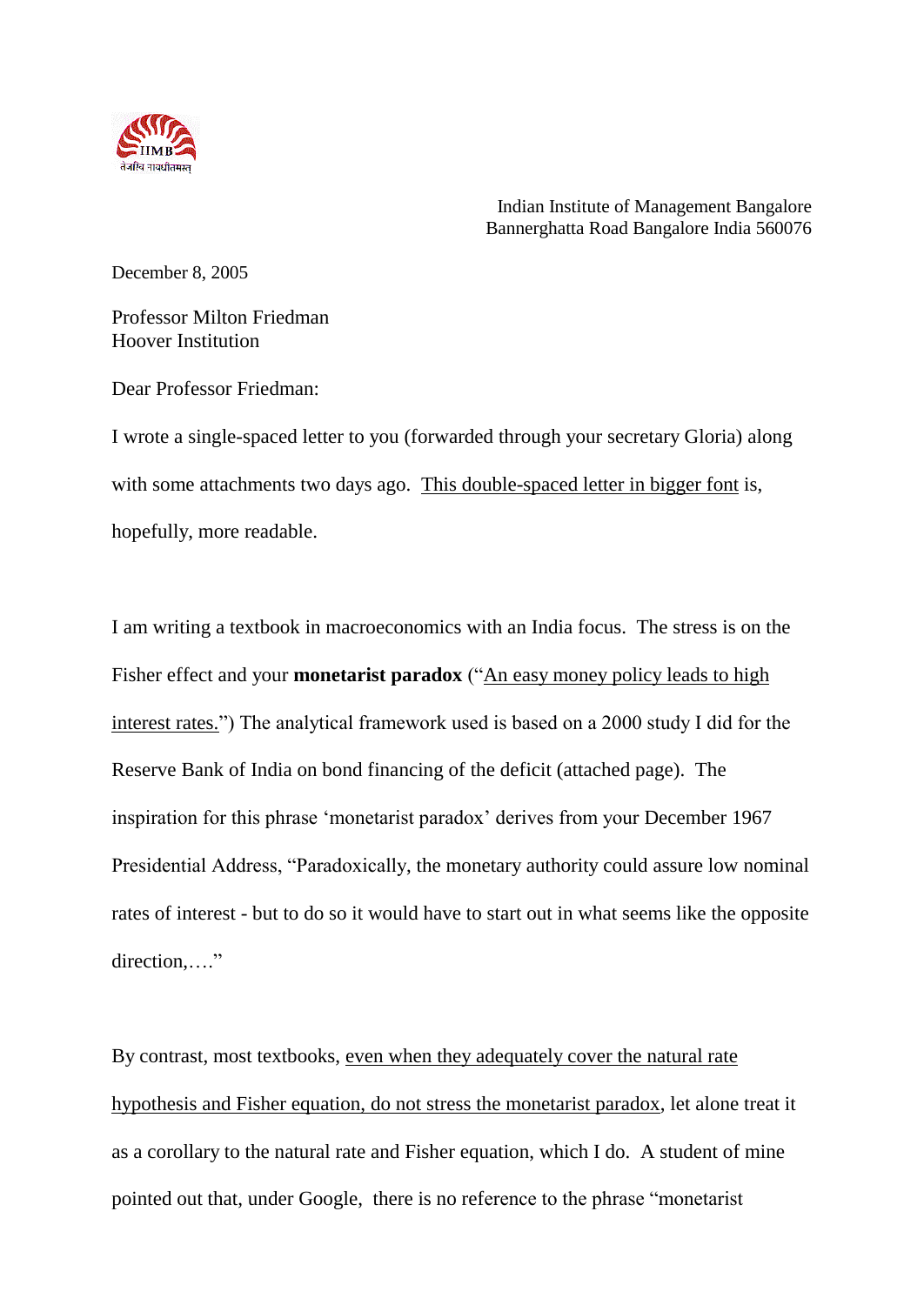paradox" other than my 2000 study, and my 2003 paper on India"s debt projections. I see the monetarist paradox as the most profound, useful and non-trivial conlcusion in macroeconomics and monetary policy. Under Google, by contrast, there are 17,600 references to Keynes paradox of thrift. The imbalance needs to be redressed!

May I take the liberty of requesting you to consider taking a look at Chapter 9 of the draft of my text which explains, labels and emphasises the monetarist paradox? If you find the content noteworthy, would you be willing to consider writing a jacket blurb for the book? I hope this request is not too much of a bother.

I also use a cartoon to illustrate the impact of easy money and explain the monetarist paradox, drawing upon and citing your memorable passage in Money Mischief, "When the alcoholic starts drinking, the good effects come first; the bad effects come only the next morning, when he wakes up with a hangover…..In both cases, it takes a larger and larger amount of alcohol, or money, to give the alcoholic, or the economy, the same kick."

In this context, I have a Working Paper "The Stability of Bond Financed Deficits.."in 1998 (not yet sent out for publication) that deals with your debate with Solow-Blinder (1973,1974) and Tobin-Buiter (1976) on this issue. This paper evolved out of a debate I had with a former Governor of Reserve Bank of India who was advocating monetization of the deficit along Sargent-Wallace lines to prevent a debt trap. The critical portion of the abstract of the paper reads as follows:

"It argues that conclusions about a debt trap under bond finance stem from unrealistic conclusions about the interest rate, and not from the assumption of budget balance in the